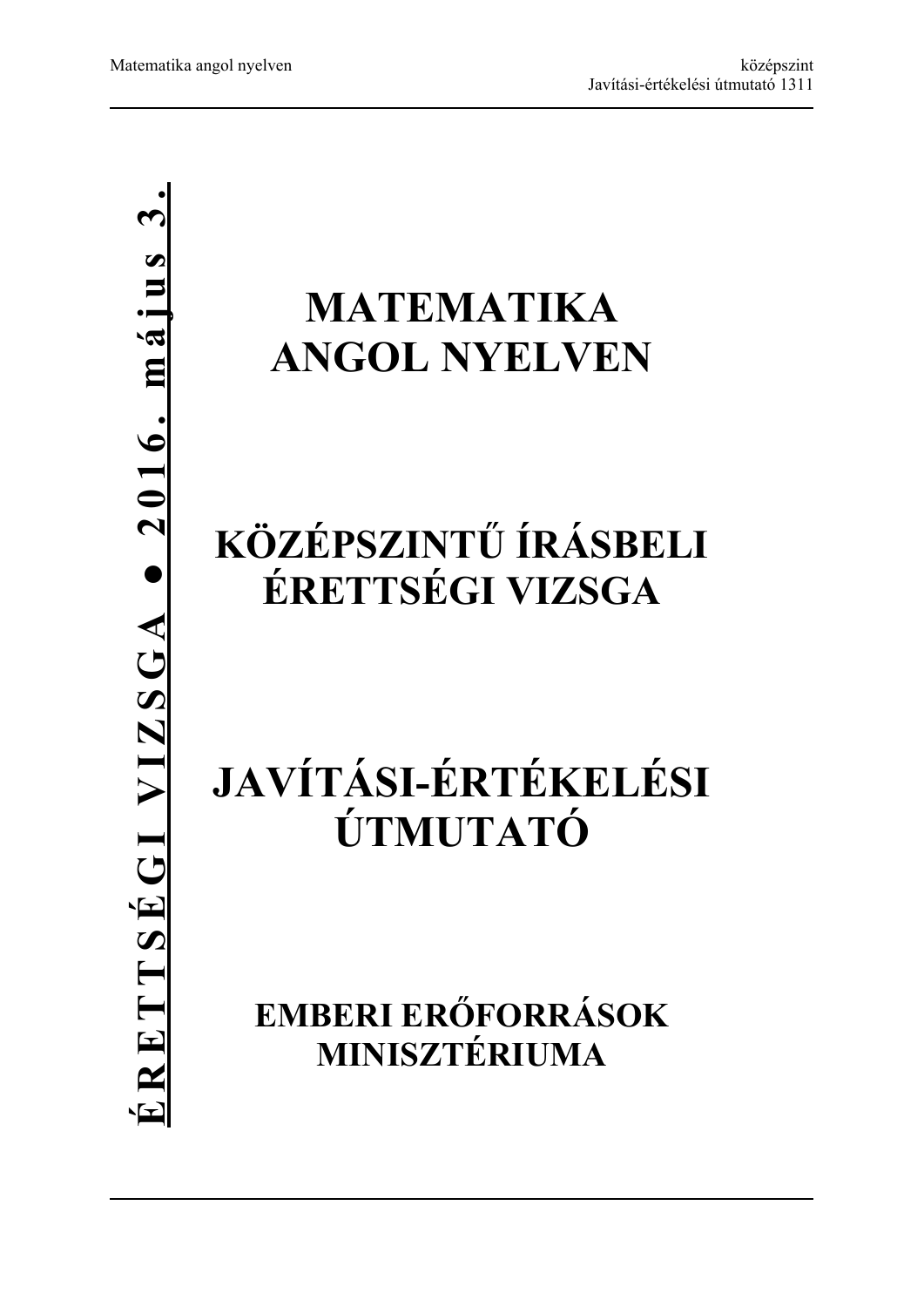### **Instructions to examiners**

#### **Formal requirements:**

- 1. Mark the paper **legibly, in ink, different in colour** from that used by the candidate.
- 2. The first of the rectangles next to each problem shows the maximum attainable score on that problem. The **score** given by the examiner is to be entered **into the rectangle** next to this.
- 3. **If the solution is perfect**, enter maximum score and, with a checkmark, indicate that you have seen each item leading to the solution and consider them correct.
- 4. If the solution is incomplete or incorrect, please **mark the error** and also indicate the individual **partial scores**. It is also acceptable to indicate the points lost by the candidate if it makes grading the paper easier. After correcting the paper, it must be clear about every part of the solution whether that part is correct, incorrect or unnecessary.
- 5. Please, **use the following symbols** when correcting the paper:
	- correct calculation: *checkmark*
	- principal error: *double underline*
	- calculation error or other, not principal, error: *single underline*
	- correct calculation with erroneous initial data: *dashed checkmark or crossed checkmark*
	- incomplete reasoning, incomplete list, or other missing part: *missing part symbol*
	- unintelligible part: *question mark* and/or *wave*
- 6. Do not assess anything written **in pencil**, except for diagrams

#### **Assessment of content:**

- 1. The markscheme may contain more than one solution for some of the problems. If the **solution given by the candidate is different**, allocate the points by identifying parts of the solution equivalent to those given in the markscheme.
- 2. Subtotals may be **further divided, unless stated otherwise in the markscheme**. However, scores awarded must always be whole numbers.
- 3. If there is a **calculation error** or inaccuracy in the solution, take points off only for the part where the error occurs. If the reasoning remains correct and the error is carried forward while the nature of the problem remains unchanged, points for the rest of the solution must be awarded.
- 4. **In case of a principal error**, no points should be awarded at all for that section of the solution, not even for steps that are formally correct. (These logical sections of the solutions are separated by double lines in the markscheme.) However, if the erroneous information obtained through principal error is carried forward to the next section or the next part of the problem, and it is used there correctly, the maximum score is due for that part, provided that the error has not changed the nature of the task to be completed.
- 5. Where the markscheme shows a **unit** or a **remark** in brackets, the solution should be considered complete without that unit or remark as well.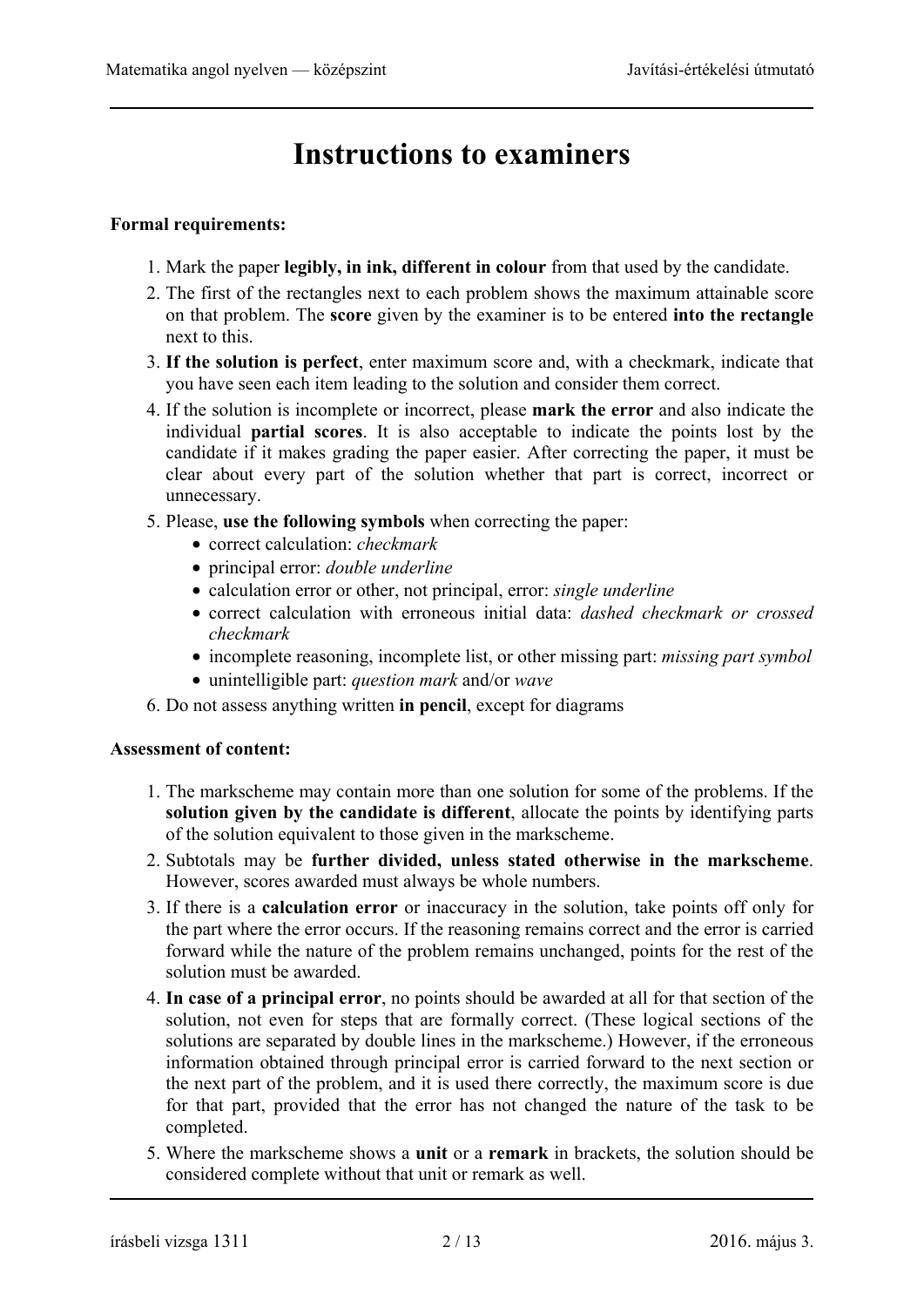- 6. If there are more than one different approach to a problem, **assess only the one indicated by the candidate**. Please, mark clearly which attempt was assessed.
- 7. **Do not give extra points** (i.e. more than the score due for the problem or part of problem).
- 8. The score given for the solution of a problem, or part of a problem, **may never be negative**.
- 9. **Do not take points off** for steps or calculations that contain errors but are not actually used by the candidate in the solution of the problem.
- 10. Using **diagrams** to justify a solution (e.g. reading data off diagrams by way of direct measurement) is unacceptable.
- 11. **Probabilities** may also be given in percentage form (unless stated otherwise in the text of the problem).
- 12. If the text of the problem does not instruct the candidate to round their solution in a particular way, any solution **rounded reasonably and correctly** is acceptable even if it is different from the one given in the markscheme.
- 13. **Assess only two out of the three problems in part B of Paper II**. The candidate was requested to indicate in the appropriate square the number of the problem not to be assessed and counted towards their total score. Should there be a solution to that problem, it does not need to be marked. However, if the candidate did not make a selection and neither is their choice clear from the paper, assume automatically that it is the last problem in the examination paper that is not to be assessed.

írásbeli vizsga 1311 3/13 2016. május 3.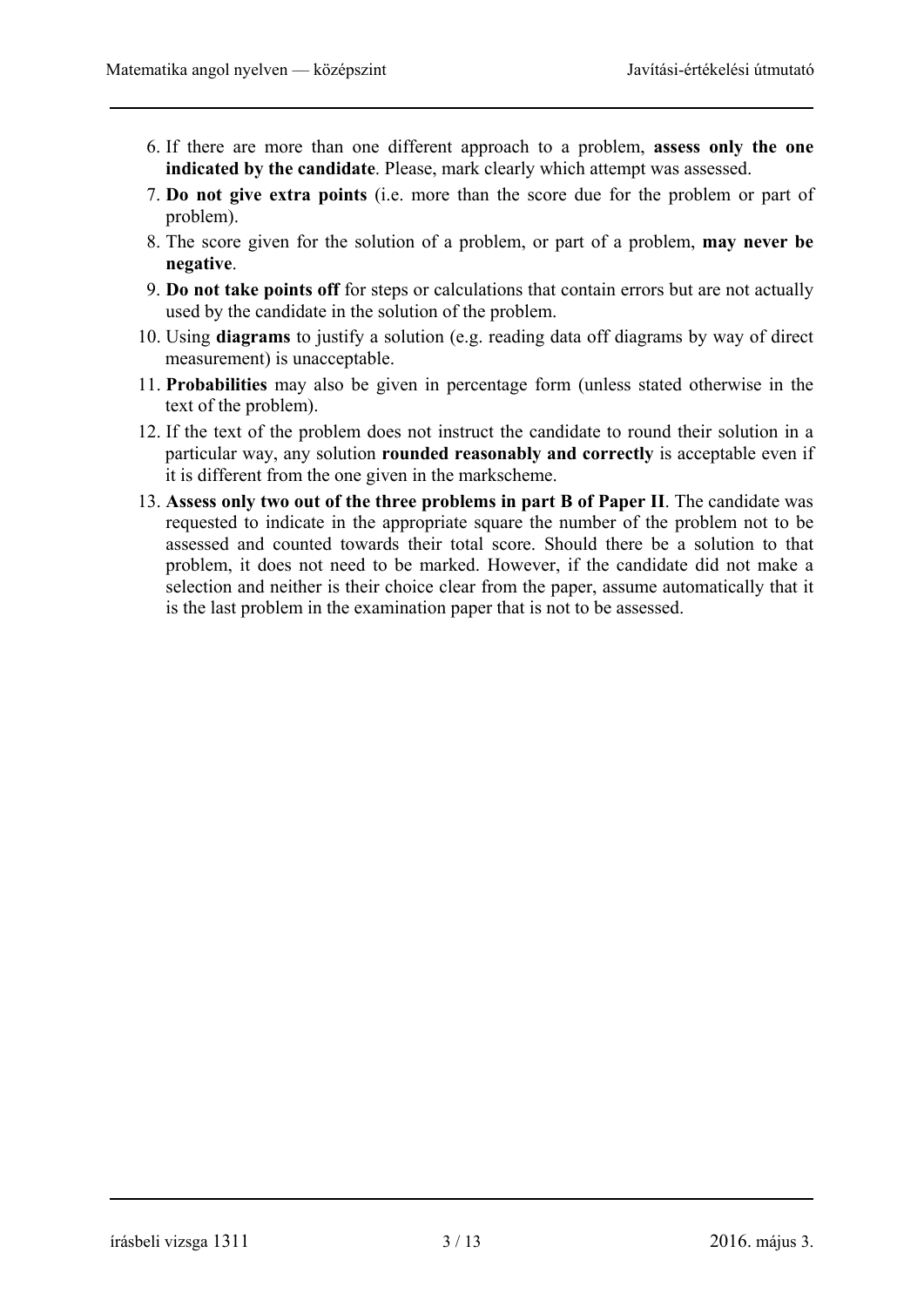**Attention!** The **Instructions to examiners** section at the beginning of this marking scheme has changed substantially! Please, read it carefully before starting correction.

#### **I**

| . .                      |                 |  |
|--------------------------|-----------------|--|
| $= 0$<br>$\mathcal{X}_1$ | 1 point         |  |
| $x_2$                    | 1 point         |  |
|                          | Total: 2 points |  |

| Statement 1: false. | point           |  |
|---------------------|-----------------|--|
| Statement 2: true.  | point           |  |
| Statement 3: true.  | point           |  |
|                     | Total: 3 points |  |

| $x = 25$ |                 | 2 points   1 point for $\log_3 9 = 2$ . |
|----------|-----------------|-----------------------------------------|
|          | Total: 2 points |                                         |

| The sum of the given digits $(18)$ is divisible by 3.                                                             | point    |  |
|-------------------------------------------------------------------------------------------------------------------|----------|--|
| (The digits $3, 4, 6$ may appear in the first three<br>positions in any order, so there are $3 \cdot 2 \cdot 1 =$ | 1 point  |  |
| $= 6$ such numbers.                                                                                               | point    |  |
| Total:                                                                                                            | 3 points |  |

*Note: Award 2 points if the candidate lists the 6 appropriate four-digit numbers without an explanation.* 

| J.         |                 |                         |
|------------|-----------------|-------------------------|
| $b_2 = -2$ |                 | 2 points Do not divide. |
|            | Total: 2 points |                         |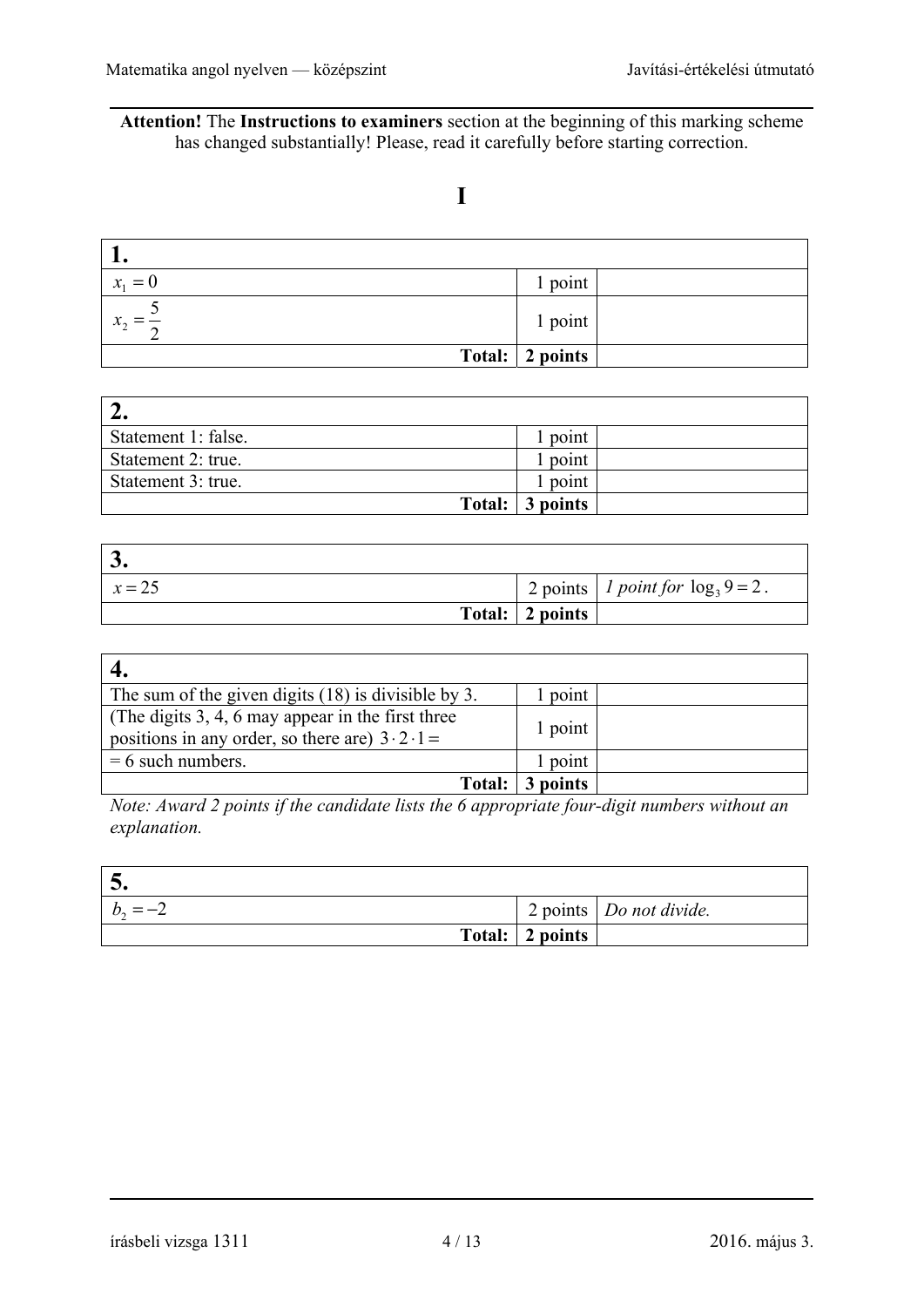

| $r^{2} = CE^{2} = (-2-1)^{2} + (3-(-1))^{2}$           | 1 point  |  |
|--------------------------------------------------------|----------|--|
| $r^2 = 25$ (or $r = 5$ )                               | 1 point  |  |
| The equation of the circle: $(x-1)^2 + (y+1)^2 = 25$ . | 1 point  |  |
| Total:                                                 | 3 points |  |



*Remark. A correct answer given in decimal form or as a percentage is also acceptable.* 

| Writing down any non-negative number. |        |          | 2 points $\vert$ <i>Do not divide.</i> |
|---------------------------------------|--------|----------|----------------------------------------|
|                                       | Total: | 2 points |                                        |

*Remark. Award the 2 points if the candidate does not name a particular number but mentions that any non-negative (positive) number is suitable.* 

| 10.          |                 |  |
|--------------|-----------------|--|
| $x_1 = -\pi$ | 1 point         |  |
| $x_2 = \pi$  | 1 point         |  |
|              | Total: 2 points |  |

*Note: Award 1 point for an answer in degrees (*−*180°, 180°). Award 1 point for (correctly) identifying all the zeros of the function in the set of real numbers.*  $(x = \pi + k \cdot 2\pi, k \in \mathbb{Z}$ )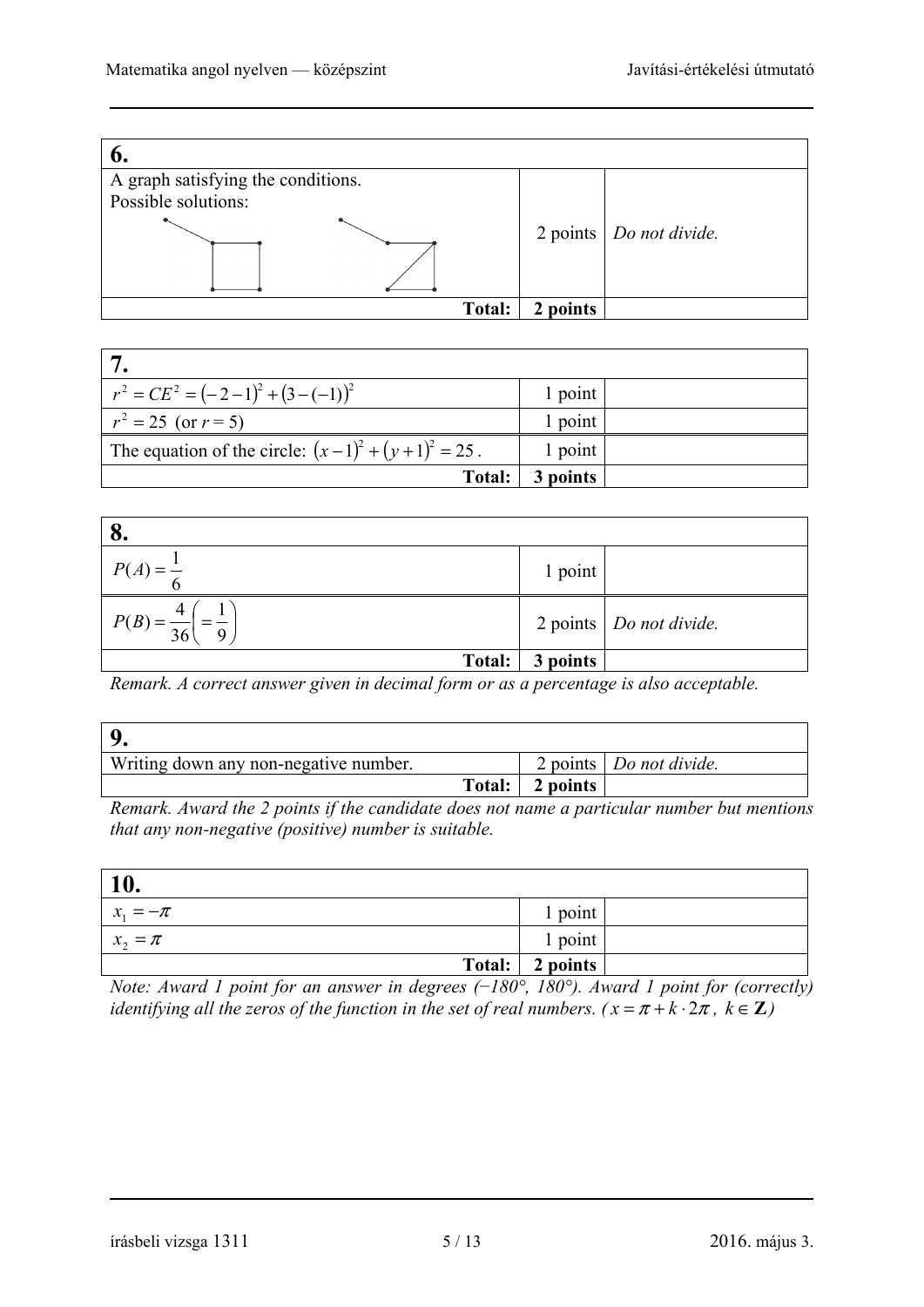| 11. Solution 1                                                                                 |        |                                                                                                                                                            |
|------------------------------------------------------------------------------------------------|--------|------------------------------------------------------------------------------------------------------------------------------------------------------------|
| The ratio of the sides of the two squares<br>(the scale factor of the similarity) is also 1:4. |        | $\begin{array}{c} \n\text{This point is also due if} \\ 1 \text{ point} \quad \text{the correct reasoning is} \\ \end{array}$<br>revealed by the solution. |
| The ratio of the areas of the two squares is $1:16$ .                                          | point  |                                                                                                                                                            |
| The area of the larger square is $400 \text{ cm}^2$ .                                          | point  |                                                                                                                                                            |
| <b>Total:</b>                                                                                  | points |                                                                                                                                                            |

| $11.$ Solution 2                                       |          |  |
|--------------------------------------------------------|----------|--|
| The side of the smaller square is 5 cm long.           | point    |  |
| A side of the larger square is 20 cm long.             | point    |  |
| The area of the larger square is 400 cm <sup>2</sup> . | point    |  |
| Total:                                                 | 3 points |  |

| 12.                                                                           |         |  |
|-------------------------------------------------------------------------------|---------|--|
| $1000 - 240 = 760$ participants of the survey have<br>some kind of insurance. | 1 point |  |
|                                                                               |         |  |
| The number of all insurances is<br>$470 + 520 = 990$ .                        | 1 point |  |
| $990 - 760 = 230$ of the participants have both kinds<br>of insurance.        | 1 point |  |
| <b>Total:</b>                                                                 | points  |  |

*Note: Award full score if the correct answer is read off a correct Venn diagram.*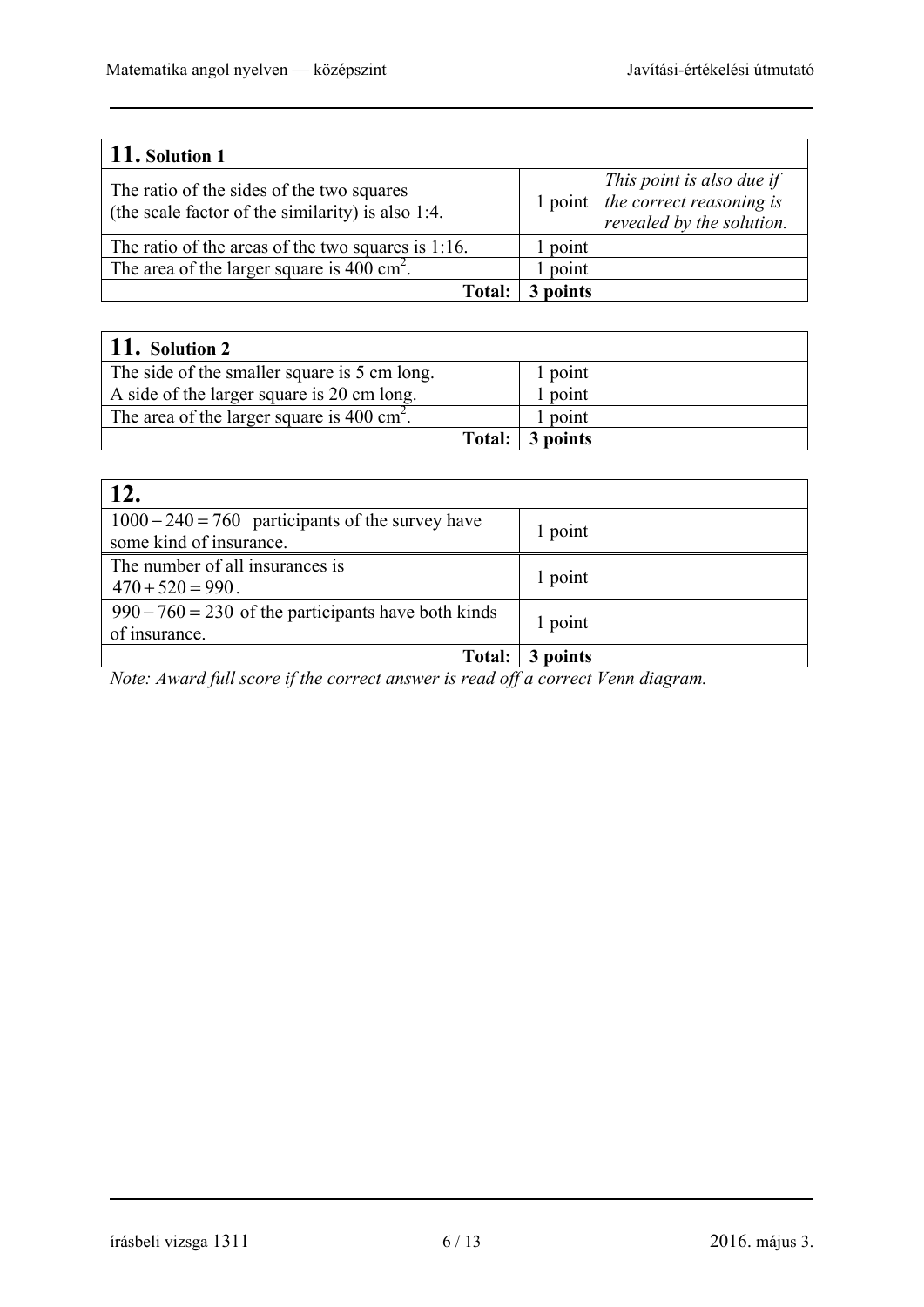### **II A**

| 13. a)                     |        |                                                                                                                                                                  |
|----------------------------|--------|------------------------------------------------------------------------------------------------------------------------------------------------------------------|
| $f(-2.85) = 2 -  -2.85  =$ |        | $\begin{array}{c c} \hline \text{This point is also due if} \\ \hline \text{1 point} & \text{the correct reasoning is} \end{array}$<br>revealed by the solution. |
| $=-0.85$                   | point  |                                                                                                                                                                  |
| Total:                     | points |                                                                                                                                                                  |

| (13. b)                                                                                          |          |                                                                                                                  |
|--------------------------------------------------------------------------------------------------|----------|------------------------------------------------------------------------------------------------------------------|
| 3<br>l o<br>$-3$<br>$-1$<br>1<br>$-4$<br>$-2$                                                    |          | 3 points altogether for<br>graphing the function<br>correctly.                                                   |
| An absolute-value function is graphed, where the<br>gradients of the branches are $1$ and $-1$ . | 1 point  |                                                                                                                  |
| The domain of the function graphed is the interval<br>$[-4;3]$ .                                 | 1 point  |                                                                                                                  |
| The function graphed has a maximum at $x = 0$ , and<br>the value of the maximum is 2.            | 1 point  |                                                                                                                  |
| The range of the function is the interval $[-2,2]$ .                                             | 2 points | Award 1 point if the<br>answer is wrong but the<br>response reveals the<br>knowledge of the concept<br>of range. |
| <b>Total:</b>                                                                                    | 5 points |                                                                                                                  |

| 13. c)                                                                             |          |                                                   |
|------------------------------------------------------------------------------------|----------|---------------------------------------------------|
| $\frac{1}{5} = 5^{-1}$                                                             | 1 point  |                                                   |
| (Since the base 5 exponential function is strictly<br>increasing, $2 -  x  = -1$ . | 1 point  |                                                   |
| $ x =3$                                                                            | 1 point  |                                                   |
| $x_1 = 3$ ; $x_2 = -3$                                                             | 1 point  | Award 1 point if the                              |
| Checking (of both roots).                                                          | 1 point  | candidate only finds one<br>root and checks that. |
| <b>Total:</b>                                                                      | 5 points |                                                   |

*Note: Award at most 3 points if the candidate attempts to solve part c) graphically but uses the wrong graph.*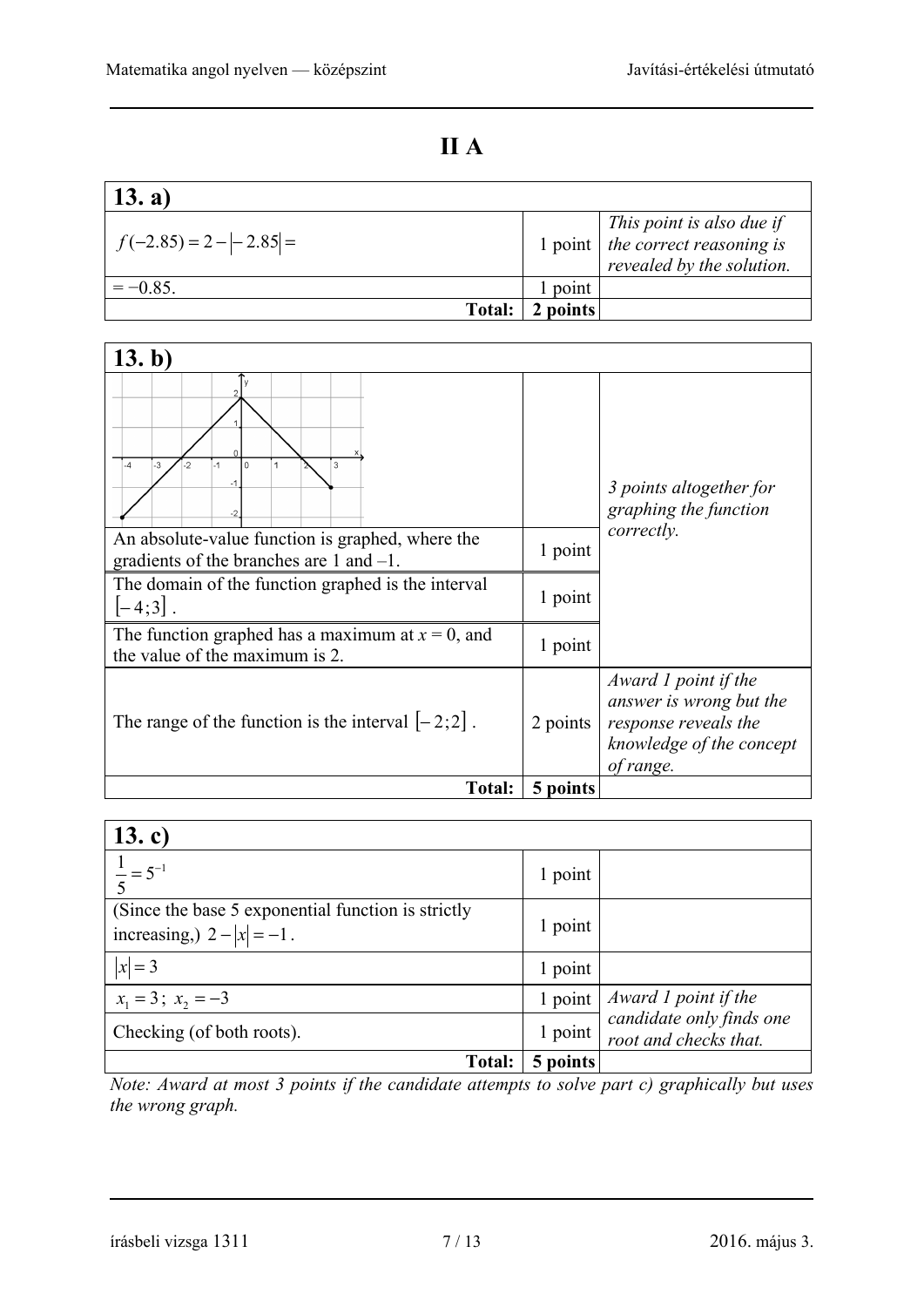| 14. a              |                  |                                            |           |               |          |                                                                                                                                         |
|--------------------|------------------|--------------------------------------------|-----------|---------------|----------|-----------------------------------------------------------------------------------------------------------------------------------------|
| Relative frequency | $\Omega$<br>0.31 | <b>Blood Group</b><br>$\mathsf{A}$<br>0.45 | B<br>0.16 | AB<br>0.08    | 3 points | $\theta$ points for $\theta$ or $\theta$ correct<br>answer.<br>1 point for 2 correct<br>answers.<br>2 points for 3 correct<br>answers.  |
|                    |                  |                                            |           |               |          | In case of less than<br>3 correct answers,<br>$\iint$ <i>I</i> further point is due if<br>the four numbers in the<br>table add up to 1. |
|                    |                  |                                            |           | <b>Total:</b> | 3 points |                                                                                                                                         |

| 14. b) Solution 1                                                                                                             |             |  |
|-------------------------------------------------------------------------------------------------------------------------------|-------------|--|
| There are $\binom{125}{2}$ (= 7750) different ways to select<br>two out of the 125 donors of blood group zero.                | 1 point     |  |
| The two donors of blood group zero with different<br>Rh factors can be selected in $100 \cdot 25 (= 2500)$<br>different ways. | 1 point     |  |
| The probability in question: $\frac{100 \cdot 25}{\binom{125}{2}} = \frac{2500}{7750} = \frac{10}{31}$                        | 1 point     |  |
| Rounded to two decimal places, it is 0.32.                                                                                    | 1 point     |  |
| <b>Total:</b>                                                                                                                 | points<br>4 |  |

| 14. b) Solution 2                                                    |         |  |
|----------------------------------------------------------------------|---------|--|
| The probability of selecting Rh positive first and then              |         |  |
| selecting Rh negative is $\frac{100 \cdot 25}{125 \cdot 124}$ .      | 1 point |  |
| The probability of selecting Rh negative first and                   |         |  |
| then selecting Rh positive is $\frac{25 \cdot 100}{125 \cdot 124}$ . | 1 point |  |
| The probability in question is the sum of these.                     | point   |  |
| Rounded to two decimal places, it is 0.32.                           | point   |  |
| <b>Total:</b>                                                        | points  |  |

*Note: Award 2 points if the candidate uses the model of sampling with replacement, and calculates correctly in the model chosen*  $p = \frac{240025}{125.125} = 0.32$ J  $\left(p = \frac{2.100 \cdot 25}{125 \cdot 125} = 0.32\right)$  $\left(p = \frac{2 \cdot 100 \cdot 25}{125 \cdot 125} = 0.32\right)$ 125 125  $p = \frac{2.100 \cdot 25}{125 \cdot 125} = 0.32$ .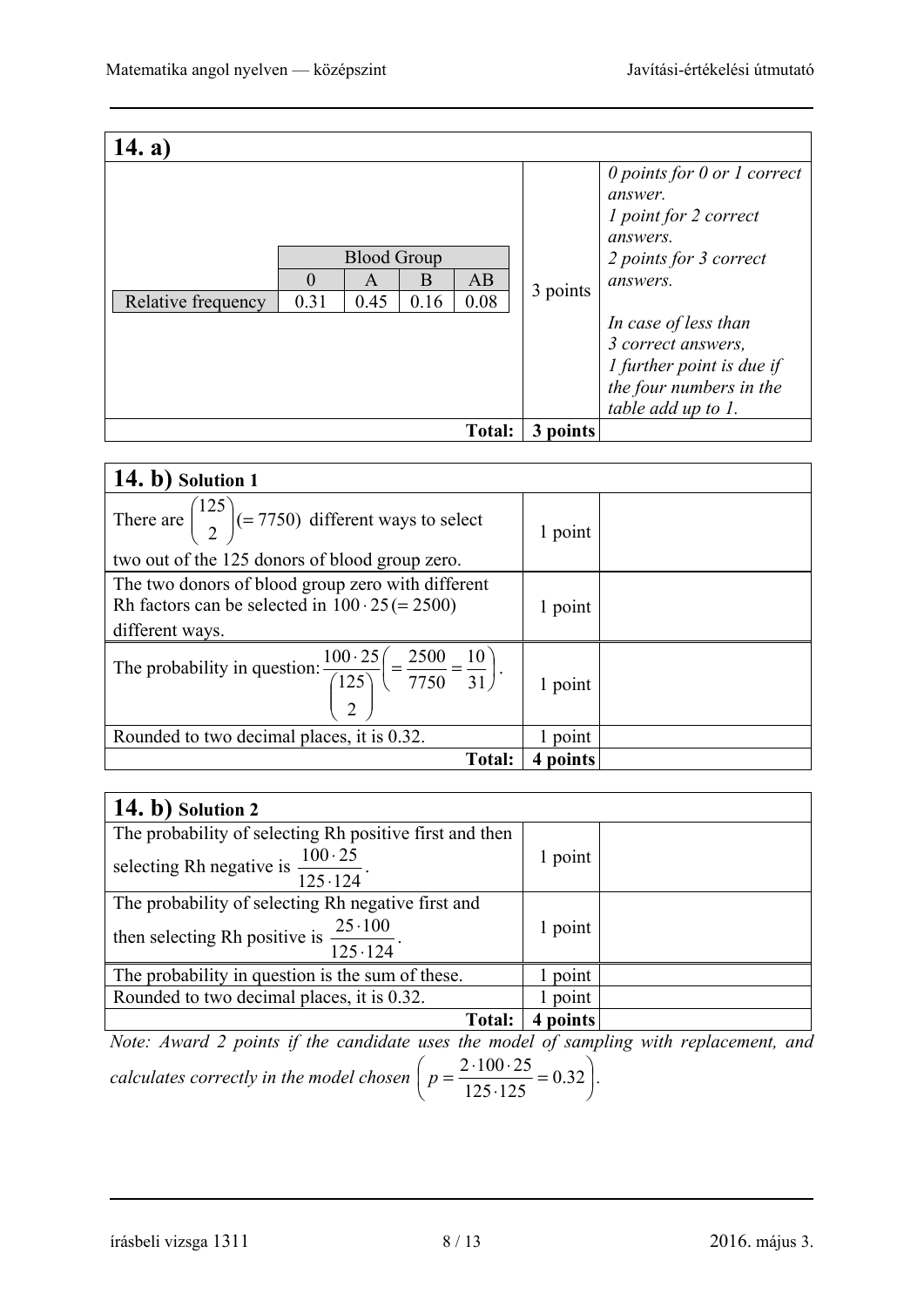| 14. c)                                              |                                                                 |                                                                                 |          |  |
|-----------------------------------------------------|-----------------------------------------------------------------|---------------------------------------------------------------------------------|----------|--|
| Percentage of donors with                           | Is the value<br>given in the<br>diagram<br>correct?<br>(yes/no) | If the value in the<br>diagram is not<br>correct, the correct<br>value is this: | 1 point  |  |
| Rh positive blood type                              | no                                                              | 81.25 %                                                                         | each     |  |
| Percentage of donors with<br>Rh negative blood type | yes                                                             |                                                                                 |          |  |
| Central angle of sector<br>representing Rh positive | yes                                                             |                                                                                 |          |  |
| Central angle of sector<br>representing Rh negative | no                                                              | $67.5^{\circ}$                                                                  |          |  |
|                                                     |                                                                 | <b>Total:</b>                                                                   | 5 points |  |

| 15. a)                                                                                                                                                                      |         |                                                                                                                                                               |
|-----------------------------------------------------------------------------------------------------------------------------------------------------------------------------|---------|---------------------------------------------------------------------------------------------------------------------------------------------------------------|
| $\overline{C}$<br>$t_3$<br>$\overline{B}$<br>$t_1$<br>The area of the semicircle (marked with $t_1$ ) is $\frac{19^2 \pi}{2}$                                               | 1 point | This point is due for<br>substituting correctly in<br>the appropriate formula.                                                                                |
| $\approx 567 \text{ m}^2$ .                                                                                                                                                 | 1 point |                                                                                                                                                               |
| $\overline{C}$<br>19<br>$100^\circ$<br>B<br>19<br>$\Omega$<br>(Triangle <i>AOC</i> is isosceles, therefore)<br>the central angle subtended by line segment $AC$ is<br>100°. | 1 point |                                                                                                                                                               |
| The area of the circular sector <i>AOC</i> with a central<br>angle of 100° is $\frac{19^2 \pi \cdot 100^{\circ}}{360^{\circ}}$ ( $\approx 315$ m <sup>2</sup> ).            | 1 point | The area of the circular<br>sector BOC with a<br>central angle of $80^\circ$ is<br>$\frac{19^2 \pi \cdot 80^{\circ}}{360^{\circ}} (\approx 252 \text{ m}^2).$ |
| The area of triangle <i>AOC</i> is<br>$\frac{19^2 \cdot \sin 100^{\circ}}{2}$ (= 178 m <sup>2</sup> ).                                                                      | 1 point | This point is due for<br>substituting correctly in<br>the appropriate formula.                                                                                |

írásbeli vizsga 1311 9 / 13 2016. május 3.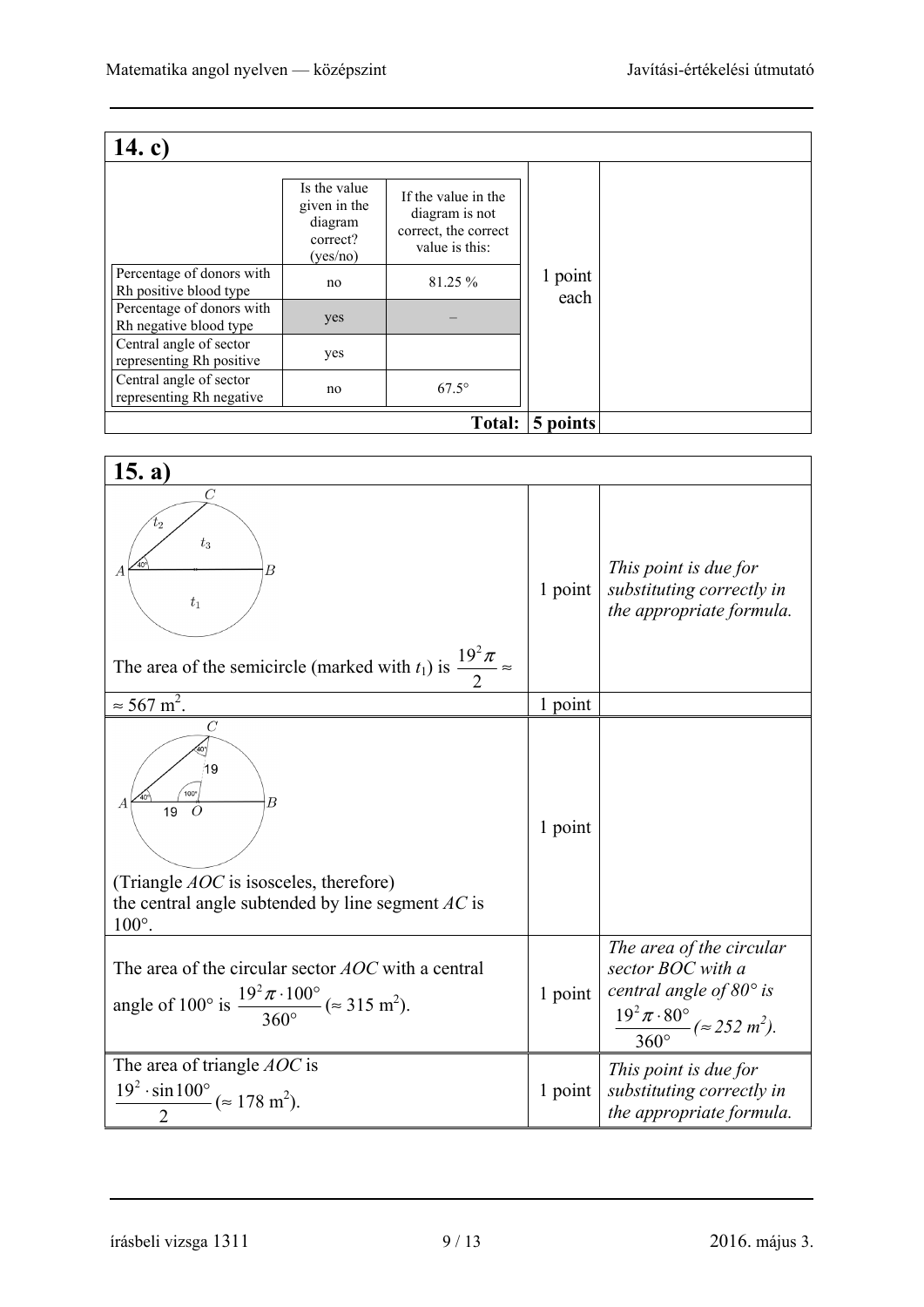| The area of the circular segment is the difference of<br>the areas of the sector and the triangle. |          | This point is also due if<br>1 point $\vert$ the correct reasoning is<br>revealed by the solution. |
|----------------------------------------------------------------------------------------------------|----------|----------------------------------------------------------------------------------------------------|
| Thus the area denoted by $t_2$ is $(315 - 178 =) 137$ m <sup>2</sup> ,                             |          | 1 point $t_3 = 252 + 178 = 430 m^2$                                                                |
| and the area denoted by $t_3$ is $567 - 137 = 430$ m <sup>2</sup> .                                |          | 1 point $t_2 = 567 - 430 = 137 m^2$                                                                |
| <b>Total:</b>                                                                                      | 8 points |                                                                                                    |

| 15. b)                                                                                                                           |          |  |
|----------------------------------------------------------------------------------------------------------------------------------|----------|--|
| $\mathcal{C}$<br>$\sqrt{40}$ °<br>Ω<br>B<br>А<br>38<br>(It follows from Thales' theorem that) triangle $ABC$<br>is right-angled. | 1 point  |  |
| $\sin 40^\circ = \frac{BC}{38}$                                                                                                  | 1 point  |  |
| $BC = 38 \cdot \sin 40^\circ$                                                                                                    | 1 point  |  |
| $BC \approx 24.4$ m.                                                                                                             | 1 point  |  |
| Total:                                                                                                                           | 4 points |  |

*Note: Take off 1 point altogether in the entire problem if any answer is not rounded or is rounded incorrectly.* 

### **II B**

| 16. a)                                                                                                       |                 |                                                       |
|--------------------------------------------------------------------------------------------------------------|-----------------|-------------------------------------------------------|
| The numbers of seats in the successive rows form an<br>arithmetic progression with first term $a_1 = 60$ and |                 | This point is also due if<br>the correct reasoning is |
| common difference $d = 6$ .                                                                                  | 1 point $\vert$ | revealed by the solution.                             |
| The 17 <sup>th</sup> term of the sequence is $a_{17} = a_1 + 16d =$                                          | 1 point         |                                                       |
| $= 156$ .<br>(There are 156 seats in row 17.)                                                                | 1 point         |                                                       |
| <b>Total:</b>                                                                                                | points          |                                                       |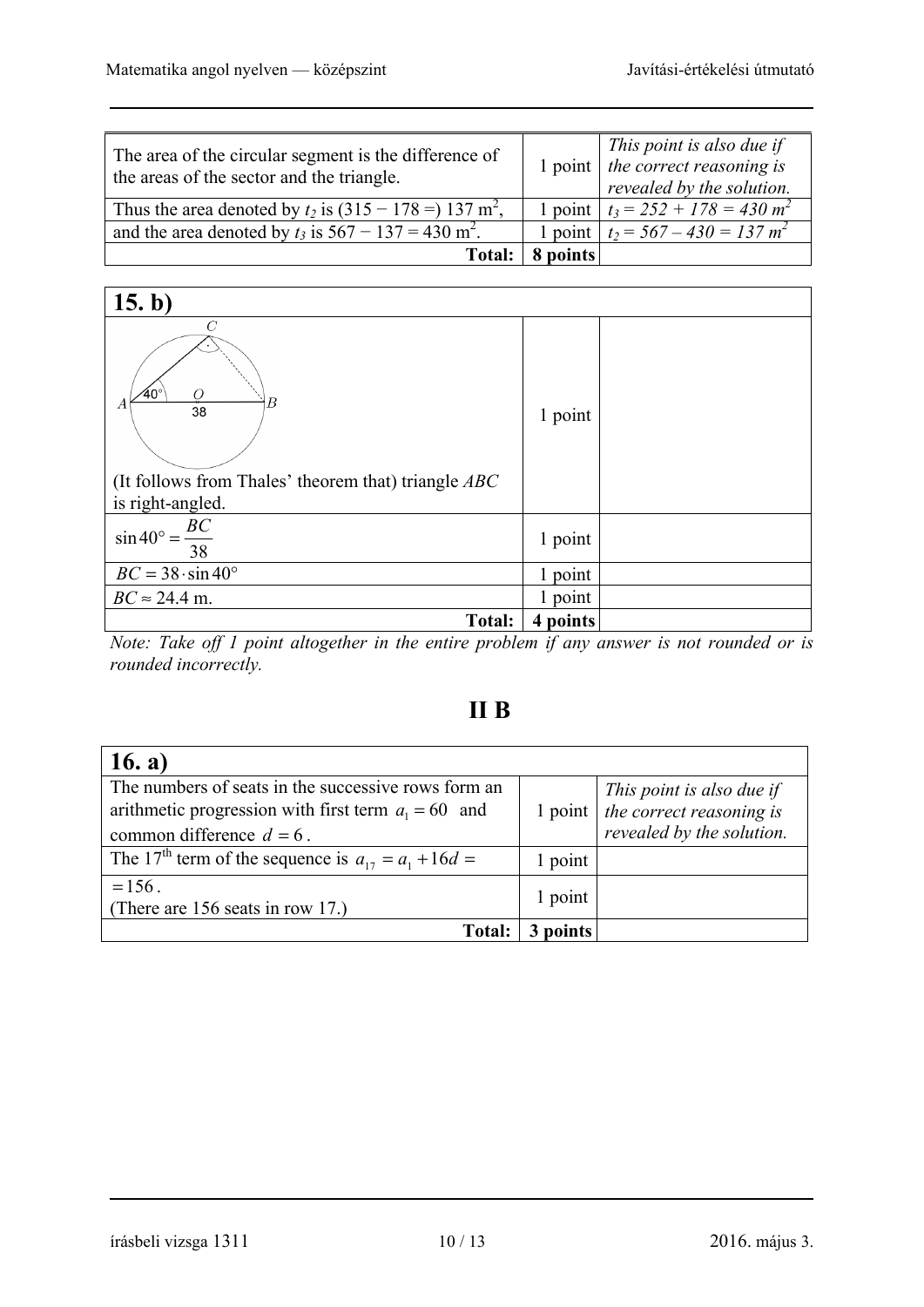| 16. b)                                                                   |          |                                                                                         |
|--------------------------------------------------------------------------|----------|-----------------------------------------------------------------------------------------|
| $6786 = \frac{2 \cdot 60 + (n-1) \cdot 6}{2} \cdot n$                    |          | $[This point is due for 1 point] substituting correctly in$<br>the appropriate formula. |
| $6n^2 + 114n - 13572 = 0$                                                | 2 points | Do not divide.                                                                          |
| $n_1 = 39$                                                               | 1 point  |                                                                                         |
| $n_2 = -58$ < 0, this does not satisfy the conditions of<br>the problem. | 1 point  |                                                                                         |
| There are 39 rows of seats in the theatre.                               | 1 point  |                                                                                         |
| Checking: $S_{39} = 6786$ .                                              | 1 point  |                                                                                         |
| <b>Total:</b>                                                            | points   |                                                                                         |

| 16. c)                                                                                                                        |                |                                                                                                      |
|-------------------------------------------------------------------------------------------------------------------------------|----------------|------------------------------------------------------------------------------------------------------|
| $6786 = \frac{60 \cdot (1.1^{n} - 1)}{1.1 - 1}$                                                                               |                | This point is due for<br>1 point $\frac{1}{s}$ substituting correctly in<br>the appropriate formula. |
| $1.1n = 12.31$                                                                                                                | 2 points       | Do not divide.                                                                                       |
| $n = \frac{\log 12.31}{\log 1.1}$                                                                                             | $2$ points $ $ | $n = log_{1.1} 12.31$                                                                                |
| $n \approx 26.34$                                                                                                             | 1 point        |                                                                                                      |
| (Since each term of the sequence is positive,)<br>the terms need to be added up to at least the $27th$ term<br>to reach 6786. | 1 point        |                                                                                                      |
| Total:                                                                                                                        | points         |                                                                                                      |

*Note: Award the appropriate points if the candidate calculates with an inequality instead of an equation (equality).* 

*Also, award the 7 points if the candidate evaluates the first 27 terms and gives a correct answer based on that.*

| (17. a)                                                                                                                                                          |          |                                                                                                      |
|------------------------------------------------------------------------------------------------------------------------------------------------------------------|----------|------------------------------------------------------------------------------------------------------|
| (The angle enclosed by the lateral edges with the<br>base is the angle lying on the longer base of the<br>cyclic trapezium $ACGE$ .)<br>Н<br>18<br>E<br>19<br>30 | 2 points | These 2 points are due<br>for identifying the angle<br>in question (even if there<br>is no diagram). |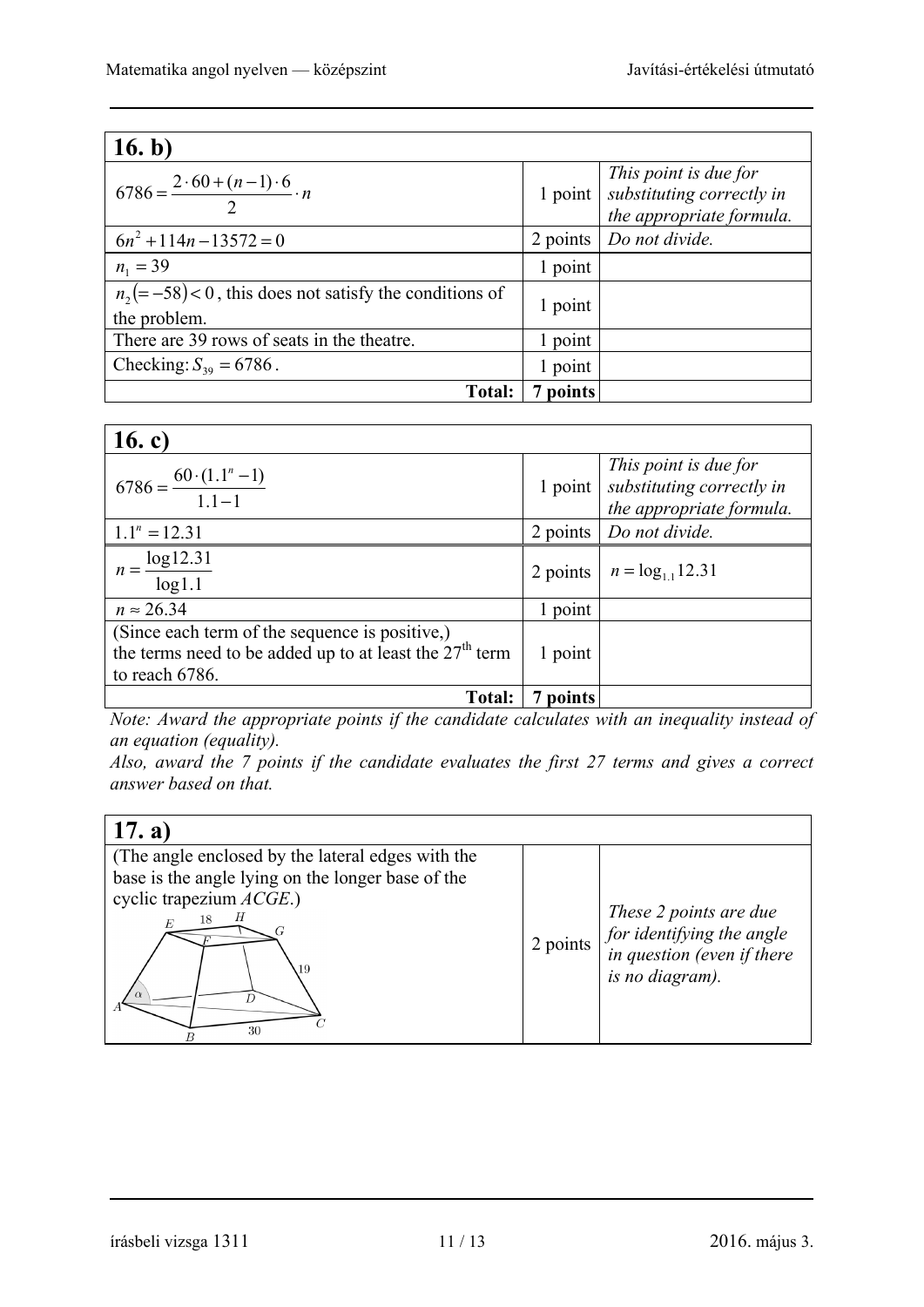| The lengths of the bases of the cyclic trapezium<br>ACGE are $30\sqrt{2}$ , and $18\sqrt{2}$ . | 2 points |  |
|------------------------------------------------------------------------------------------------|----------|--|
| Triangle <i>APE</i> is obtained by drawing the height of                                       |          |  |
| the trapezium from vertex $E$ .<br>$18\sqrt{2}$<br>$\overline{G}$<br>E                         |          |  |
| 19<br>19<br>$\boldsymbol{m}$<br>$\mathcal{D}$<br>$30\sqrt{2}$                                  | 1 point  |  |
| In this triangle, $AP = 6\sqrt{2}$ .                                                           | 1 point  |  |
| So $\cos \alpha = \frac{6\sqrt{2}}{19}$ ( $\approx 0.4466$ ).                                  | 1 point  |  |
| The angle of the lateral edge and the plane of the<br>base: $\alpha \approx 63.5^{\circ}$ .    | 1 point  |  |
| <b>Total:</b>                                                                                  | 8 points |  |

| 17. b)                                                                                                                          |                          |                                                                                        |
|---------------------------------------------------------------------------------------------------------------------------------|--------------------------|----------------------------------------------------------------------------------------|
| The height $m$ of the truncated pyramid can be                                                                                  |                          | This point is due for<br>setting up the appropriate                                    |
| calculated by using a trigonometric ratio or the                                                                                | 1 point                  |                                                                                        |
| Pythagorean theorem.                                                                                                            |                          | equation.                                                                              |
| $m = 17$ (cm).                                                                                                                  | point                    |                                                                                        |
| $V = \frac{17}{2} \cdot (30^2 + 30 \cdot 18 + 18^2) =$                                                                          |                          | This point is due for<br>1 point substituting correctly in<br>the appropriate formula. |
| $= 9996$ cm <sup>3</sup> .                                                                                                      | point                    |                                                                                        |
| <b>Total:</b>                                                                                                                   | points<br>$\overline{4}$ |                                                                                        |
| $\mathbf{v}$ . $\mathbf{v}$<br>$\mathbf{v}$ $\mathbf{v}$ $\mathbf{v}$<br>$\mathbf{r}$ . The set of $\mathbf{r}$<br>$\mathbf{r}$ |                          | $\mathbf{1}$ $\mathbf{1}$ $\mathbf{1}$ $\mathbf{1}$                                    |

*Note: Other answers and intermediate results are also acceptable if the reasoning and the roundings are correct.* 

| 17. c)                                                                                |          |  |
|---------------------------------------------------------------------------------------|----------|--|
| Every vertex of the original graph needs to be<br>connected to four further vertices. | 1 point  |  |
| That would make 32 new edges to draw,                                                 | point    |  |
| but, since in this way every edge is counted twice,                                   | 2 points |  |
| the number of new edges is 16.                                                        | point    |  |
| <b>Total:</b>                                                                         | 5 points |  |

*Note: The 5 points are also due if the candidate draws the further edges in the diagram and counts them to get 16. If the candidate answers by using the diagram, take off 1 point for each missing edge of superfluous edge.* 

*Take off (another) 1 point if the candidate answers by using the diagram, but the answer is inconsistent with the diagram.* 

*(The total score awarded for the solution may not be negative.)*